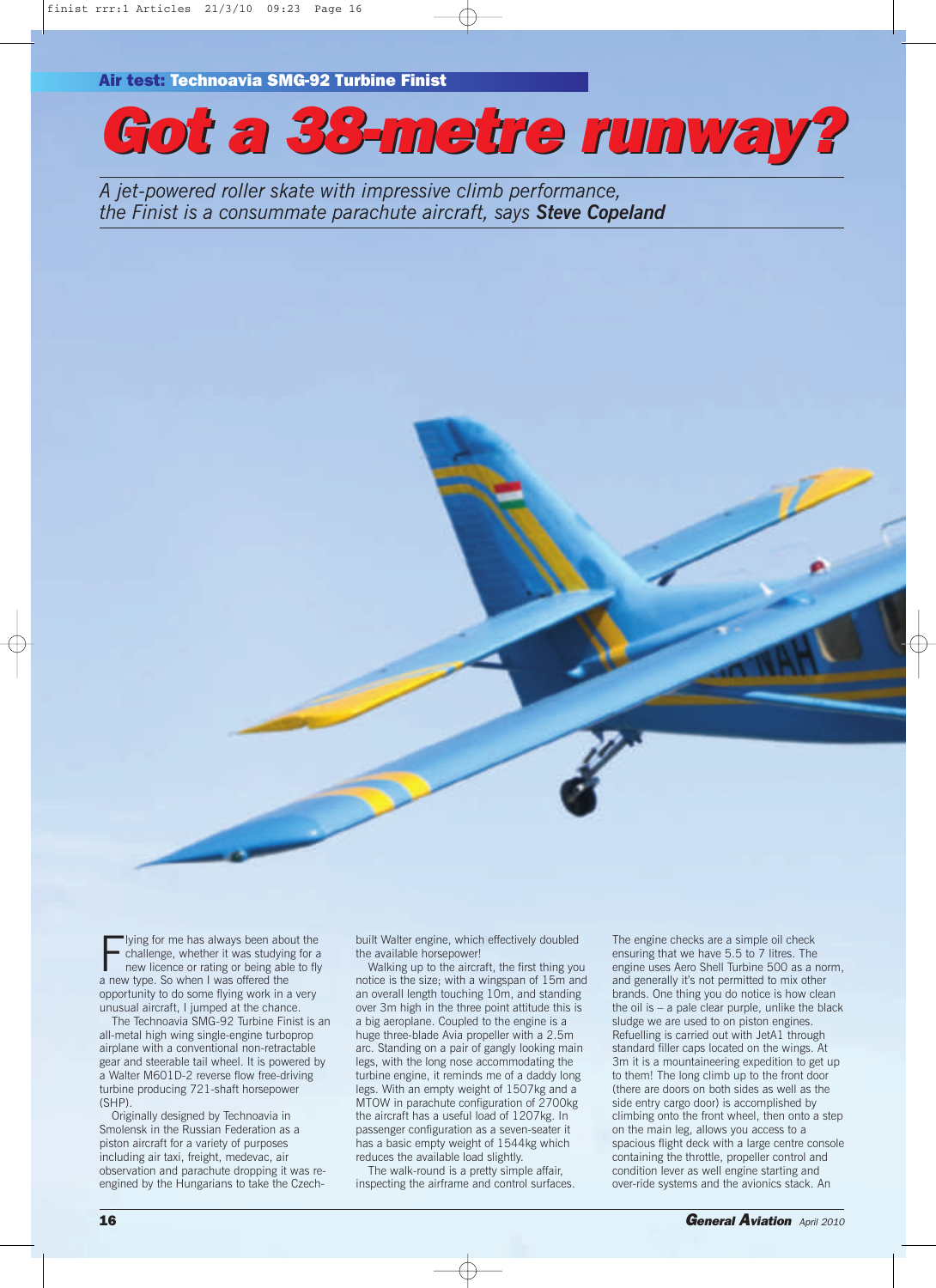*Steve Copeland flies the Finist, a STOL champion with fantastic climb performance and benign handling characteristics*

## overhead panel contains switches

and CBs for engine and avionics operation. The main panel contains a standard 'six pack' replicated onto the co-pilot's side as well. In front of you is a standard yoke.

Both the seats and the rudder pedals are adjustable and it is quite easy for even a tall person like me to get comfortable. The width of the airplane is such that the shoulder distance between the fronts seats is around two feet, leaving the cabin feeling very spacious and bright.

Strapping yourself in you notice just how high you are above the ground and how the nose of the aircraft seems to stretch ahead of you for an eternity, the two jet pipes clearly visible either side of the long sharp nose.

Engine start-up is a fairly simple process; generally a start is performed using a Ground Power unit as the internal batteries are easily drained and a constant voltage during start is critical for a good start. Starting a turbine engine is quite different to starting a piston engine – we need to spin the gas generator up prior to adding fuel and igniting it. Once ignited the engine should continue to spin up to operating speed and become self-sustaining. To do this we use a starter-generator unit that sits on the back of the turbine shaft. During starting it turns the turbine shaft to bring the gas generator up to ignition speed, and once the engine is running it then becomes an AC generator.

To start we first switch on the master, and the annunciator panel will give us a Min Fuel Pressure warning. Switch on the boost pumps and check the voltage, it must be no less than 24v or the start will fail. We push the start button and wait for the gas generator speed (Ng) to rise to 15% and push the condition lever to interlock; this feeds fuel into the combustion chamber, and the igniters do the rest. Keep an eye on the ITT (Inter Turbine Temperature) gauge to ensure that it does not exceed 735C. The engine then accelerates and settles at the idling RPM of 60-63% Ng, and as the oil pressure rises the Min Oil Pressure light should go out.

On the Walter engine start is protected by the IELU system, Integrated Electronic Limiting Unit; this intervenes through the Fuel Control Unit to help prevent hot starts by reducing the fuel flow to prevent overheating of the turbine. The IELU's cut out after 40 seconds when the start cycle is complete. Once the start is

*Photos: Keith Wilson*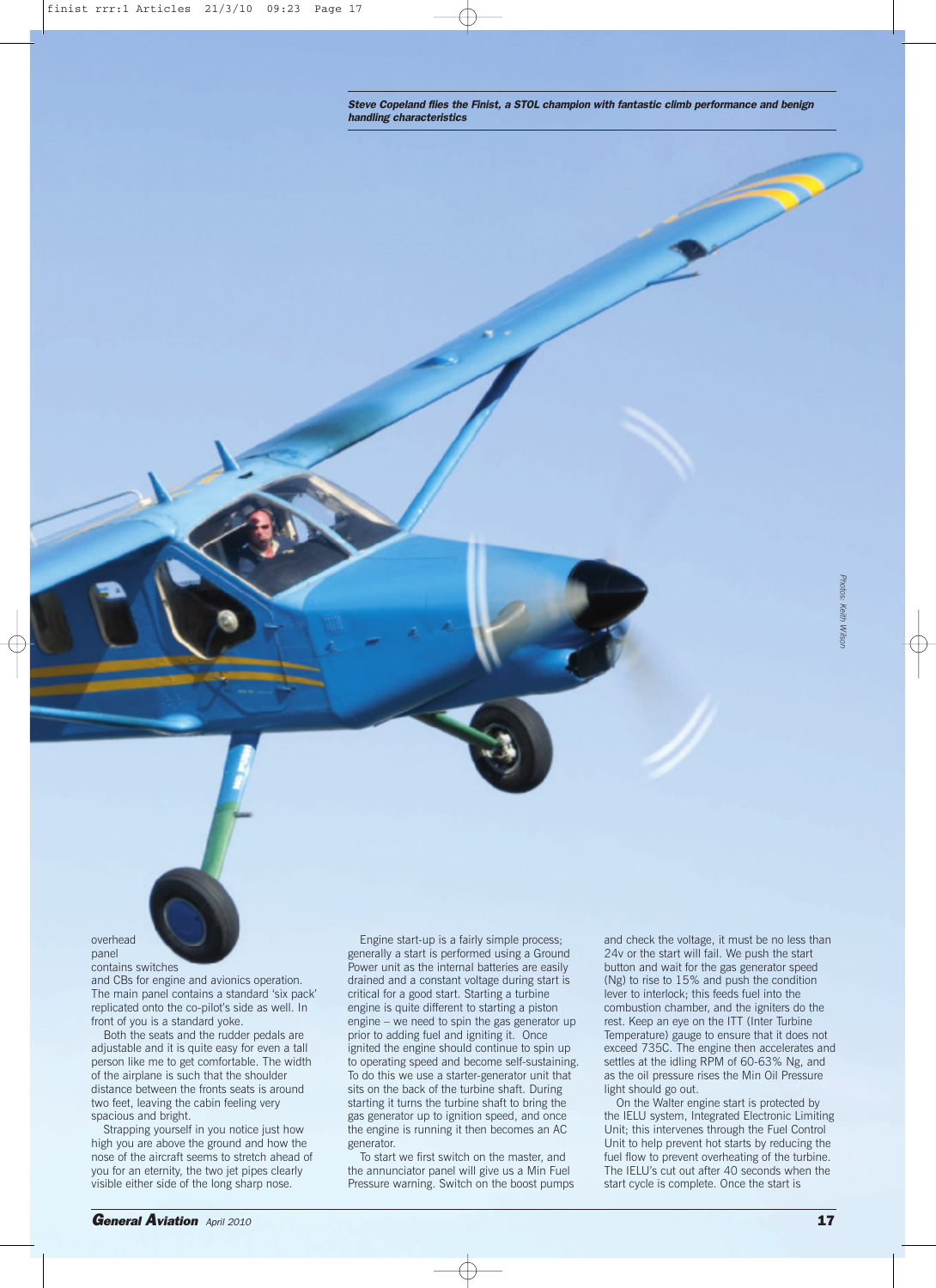



complete the ground power unit is disconnected, the generators turned on, we are ready for taxi.

This is where the fun begins! The gas generators produce 60% power while at idle, which leaves us with a large amount of residual thrust from the jet pipes as well as the reaction from the propeller. Coupled with being a tail-wheel configuration with its natural tendency to weathercock, this is a real handful of an aircraft to control on the ground. Taxiing on the brakes just overheats them and they fade to useless very quickly. So to taxi we use the beta range – 'fly beta' allows the prop to

*Left: getting in calls for some mountaineering on spindly undercarriage legs Above: cockpit is bright and spacious with two feet of space between the seats Right: in parachute configuration the Finist has a useful load of 1,207 kg Bottom right: the way out – the aircraft will climb to FL150 in 11 minutes*

disc, and we move largely on residual thrust when empty. When at max weight we move in and out between flight idle and fly beta, and to brake, bring back the prop lever to 'ground beta', which gives us reverse thrust. This requires you to keep your wits about you, as the change from forward to reverse thrust causes the aircraft to swing back and forwards – it takes some practice to react correctly and not overcook it and end up in a ground loop!

At the hold, a check on the propeller feather and making sure we have strobes and full and free movement completes the pre-flight checks. No magnetos or carburettor heat to check here!

Lining up with 20 degrees of flaps and a 10kt headwind we allow a little power and wait for the turbine to spool up. This takes the gas generator to about 90% and the torque to around 50%, and you have to get very busy with your feet keeping it straight down the runway. On an ISA day at basic weight this sees a ground roll of 38m. Yes, that was 38m to get a tonne and a half of aircraft into the air! The Finist lifts off in the three point attitude at about 110 kph (59kt) and climbs at around 1800 fpm needing a leg-aching amount of right rudder to keep the ball in the centre.

Climbing to 2000 ft I set the torque to 50%, which leaves the gas generators running at about 95%, and settle into an economy cruise of 310kmh (approx 170kts TAS). We are





**18** *General Aviation April <sup>2010</sup>*